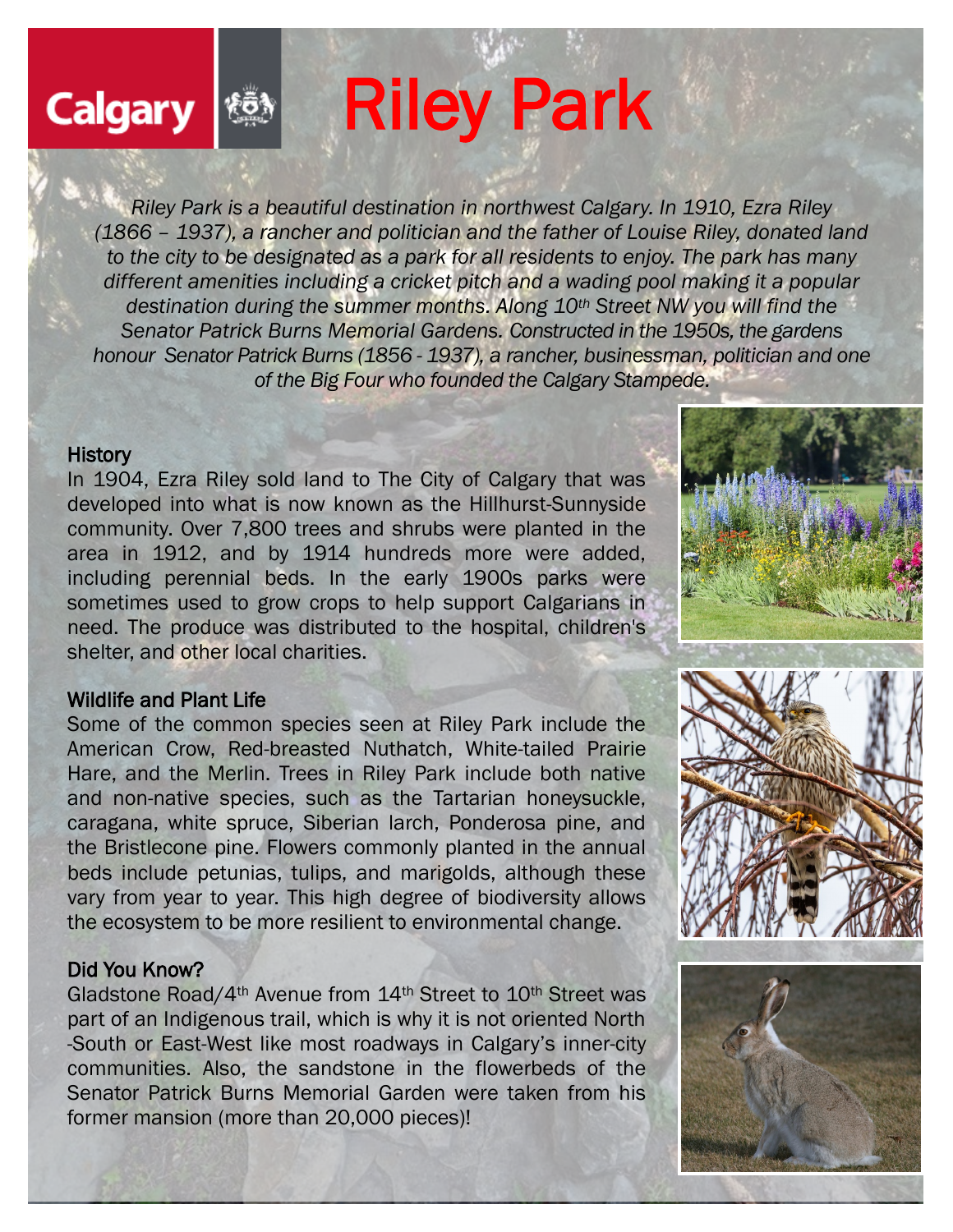

# Riley Park Study

**Overview:** These activities provide hands-on learning opportunities which will enhance your students' understanding of the importance of biodiversity and green spaces, as well as develop their skills in scientific observation. The activities promote civic responsibility and natural stewardship in an engaging way.

#### Activity 1: Benefits of Biodiversity

Riley Park supports a high level of biodiversity due to its variety of trees and shrubs, including native and nonnative species. Biodiversity (the variety of life) allows ecosystems to adapt and recover more effectively from environmental changes (resiliency). Some of these environmental changes could include floods, diseases, and climate change. Many trees in the city were planted for a variety of reasons, including riverbank stabilization, air purification, and aesthetics. Compare the biodiversity in Riley Park to the biodiversity in your schoolyard or community park. Are the trees and shrubs similar? Discuss the adaptations these species may have that could help them survive environmental changes. What are some short term and long term changes that could happen to the park that may affect these species?

#### Activity 2: What a Colourful World

In the garden, look carefully at five different plants, and notice the differences in their colours. Discuss the roles of colours in nature: to attract pollinators (bees and other insects see colours differently than us), attract a mate (male ducks), as a warning sign (ladybugs), to copy another species (mimicry, such as the hover fly), and for camouflage (jackrabbits changing their coats). Split your group into two, and provide one group with small pieces of paper (or other material) in a variety of colours. Ask the first group to hide their papers throughout the green space, and ask the second group to go find them. Discuss which colours were easy or difficult to find, and why. Do you recognize any of these colours in animals you've seen in the area?

#### Activity 3: Storytelling

Louise Riley, daughter of Ezra, served as the Children's Librarian for the Calgary Public Library from 1930 until 1949, when she became assistant librarian. She played a major role in developing the children's section of the library and was widely known as a great storyteller. Two years after her passing in 1957 a new library branch opened in her name. Louise Riley published three adventure novels, one of which is:

*A SPELL AT SCOGGIN'S CROSSING: "Peter, a young orphan, is bound across the Canadian Rockies to a foster home. Heartsick at being separated from his dog--his new family does not want animals--Peter appeals to Gus, a railway attendant, who is a master magician. From that moment on, Peter enters a mountain world peopled with talking animals, delightful children and an eccentric English nobleman. Here, each member of the group finds the solution to his particular problem.*"

Two heads are better than one! In this story, the diversity of animals and people help Peter find solutions to his problem. Write a short story taking place in nature where a problem is solved by putting the ideas of multiple characters together.

#### Activity 4: Benefits of Parks and Green Spaces

After having explored Riley Park and Senator Patrick Burns Rock Garden, review all the features of the park and create three stations for students to rotate between. Station 1 can look at the rock garden, and write an interpretive sign about a feature of the garden. Station 2 can look at the large green space, and design a natural playground that can be build here. Station 3 can look at the large, mature trees in the park, and write a story about something you think this tree has "seen" or "heard" in its lifetime. Gather all three groups at the end to share and reflect on everyone's observations.